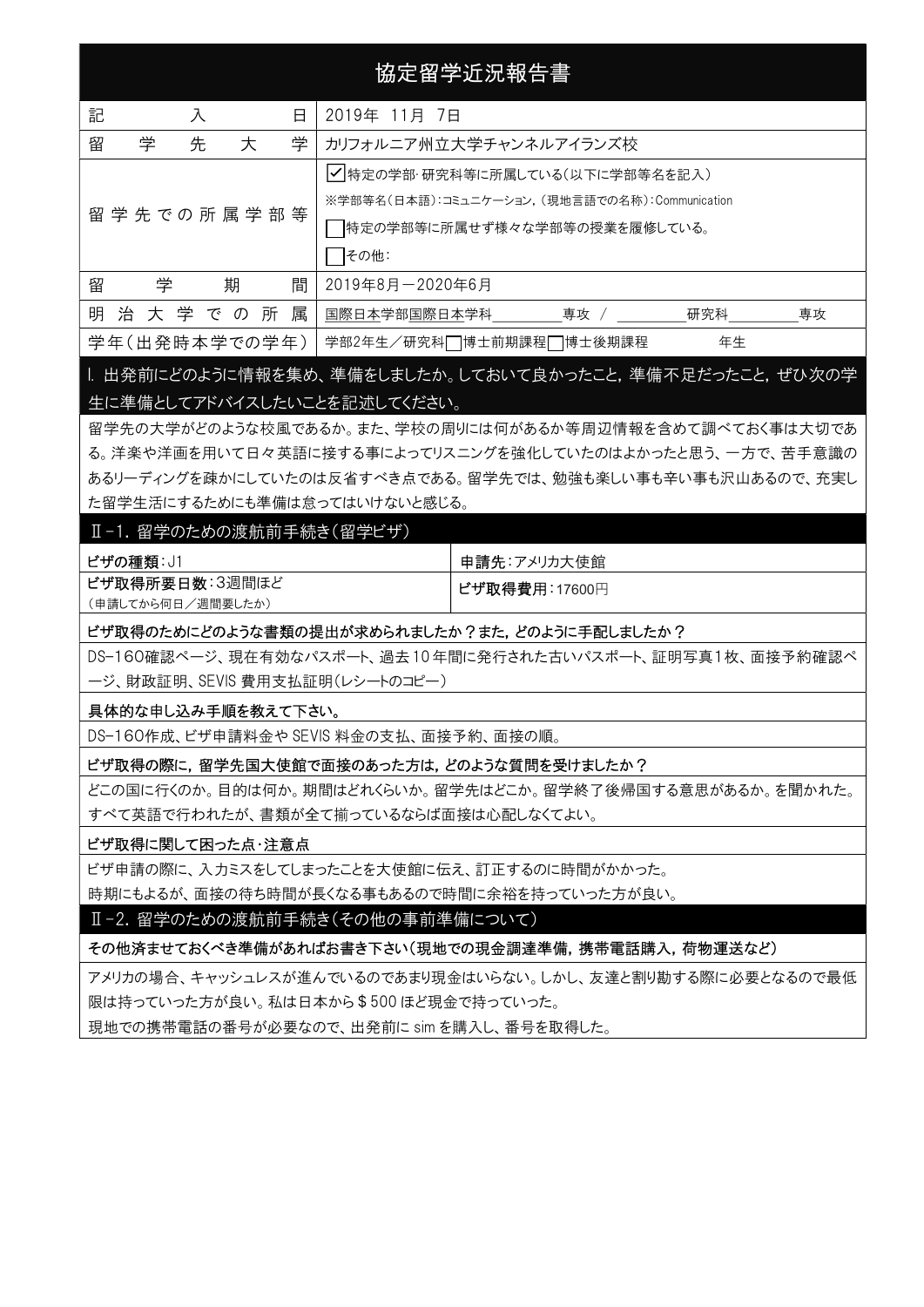| Ⅲ. 現地到着後のながれ                                                        |                                          |        |                                     |       |           |  |  |
|---------------------------------------------------------------------|------------------------------------------|--------|-------------------------------------|-------|-----------|--|--|
| 1.到着時の様子                                                            |                                          |        |                                     |       |           |  |  |
| 利用航空会社                                                              | JAL                                      |        |                                     |       |           |  |  |
|                                                                     | 父親のマイルを利用して購入した。                         |        |                                     |       |           |  |  |
| 航空券手配方法                                                             |                                          |        | ※利用した旅行社・旅行サイト,格安航空券情報等があれば記入して下さい。 |       |           |  |  |
| 大学最寄空港名                                                             | ロサンゼルス空港                                 |        | 現地到着時刻                              | 12.45 |           |  |  |
| キャンパスへの移動手段                                                         | □大学手配の                                   | □知人の   | コ公共交通機関 しゅうしょう                      | □タクシー | ○その他 Lyft |  |  |
|                                                                     | 出迎え                                      | 出迎え    | (□バス□電車)                            |       |           |  |  |
| 移動の所要時間                                                             | 1 時間半                                    |        |                                     |       |           |  |  |
| 空港からキャンパスへの移動の際の注意点,タクシー・公共交通機関で移動する際の行き方,料金等                       |                                          |        |                                     |       |           |  |  |
| 分からない事は空港職員に聞いて、何となくで行動しない事。Uber や Lyft は電話番号の登録が必要なので、現地の電話番号を入手す  |                                          |        |                                     |       |           |  |  |
| る事、空港の wifi を使ってアプリをダウンロードすること。空港から学校までLyft で\$65であった。              |                                          |        |                                     |       |           |  |  |
| 大学到着日                                                               | 8月20日12時頃                                |        |                                     |       |           |  |  |
| 2.住居について                                                            |                                          |        |                                     |       |           |  |  |
| 到着後すぐに住居                                                            | はい                                       |        | いいえを選んだ方:8月 23 日から入居可能だった。          |       |           |  |  |
| 入居できましたか?                                                           | ✓ いいえ                                    |        |                                     |       |           |  |  |
| 住居のタイプ                                                              | ☑寮                                       | アパート   | その他(                                |       |           |  |  |
| 部屋の種類                                                               | ✓ 一人部屋                                   | 二人部屋   | その他(                                |       |           |  |  |
| ルームメイト                                                              | 他国からの留学生 ▽その他(5人のルームメイト全員が米国出身)<br>日本人学生 |        |                                     |       |           |  |  |
| 住居を探した方法                                                            | その他(<br> ノ 大学の斡旋<br> 自分で探した              |        |                                     |       |           |  |  |
| 学生番号の発行を待つ、On-campus housing application を記入する、支払を完了させる<br>住居の申込み手順 |                                          |        |                                     |       |           |  |  |
| 住居は渡航前に,また渡航後すぐに見つかりましたか?トラブルはありましたか?                               |                                          |        |                                     |       |           |  |  |
| 早めに必要なものを買い揃えようと思っていたが、入寮先が決まるのが出発1週間前だったので時間が限られた。                 |                                          |        |                                     |       |           |  |  |
| 日本のように期日通りにインフォメーションが来ない事は多々あったので、自分からアプローチして確認を取る事が必要。             |                                          |        |                                     |       |           |  |  |
| 3.留学先でのオリエンテーションについて                                                |                                          |        |                                     |       |           |  |  |
| オリエンテーションの有無                                                        | ✔ あった<br> なかった                           |        |                                     |       |           |  |  |
| 日程                                                                  | 8月22日                                    |        |                                     |       |           |  |  |
| 参加必須ですか?                                                            | ✓ 必須                                     | 任意参加   |                                     |       |           |  |  |
| 参加費用は?                                                              | ✓ 無料                                     | 有料(金額: |                                     |       |           |  |  |
| 内容と様子は?                                                             | キャンパスツアー                                 |        |                                     |       |           |  |  |
| 留学生用特別がイダンス                                                         | ✔ あった                                    | はかった   |                                     |       |           |  |  |
| 授業開始日                                                               | 8 月 26 日から                               |        |                                     |       |           |  |  |
| Ⅳ. その他、渡航してから必要な手続きについて                                             |                                          |        |                                     |       |           |  |  |
| 1. 現地で滞在許可等の申請の必要はありますか?いつ、どこで、方法は?日数、料金は?トラブルは?                    |                                          |        |                                     |       |           |  |  |
| 到着した次の日にウェブ上で登録した。                                                  |                                          |        |                                     |       |           |  |  |
| 2. その他現地でした手続きは?(健康診断、予防接種等)いつ、どこで、方法、日数、料金は?トラブルは?                 |                                          |        |                                     |       |           |  |  |
| なし                                                                  |                                          |        |                                     |       |           |  |  |
| 3. 現地で銀行口座を開設しましたか?手続方法、必要書類、日数、料金は?トラブルは?                          |                                          |        |                                     |       |           |  |  |
| いいえ。                                                                |                                          |        |                                     |       |           |  |  |
| 4. 現地で携帯電話を購入しましたか?手続方法、必要書類、日数、料金は?トラブルは?                          |                                          |        |                                     |       |           |  |  |
| 日本でアメリカの simを購入し、一度アクティベートを試してから出国した。はじめの一週間は4G がほとんど繋がらず、親との       |                                          |        |                                     |       |           |  |  |
| 連絡がほとんど取れなかった。その後、だんだんと接続が安定するようになった。                               |                                          |        |                                     |       |           |  |  |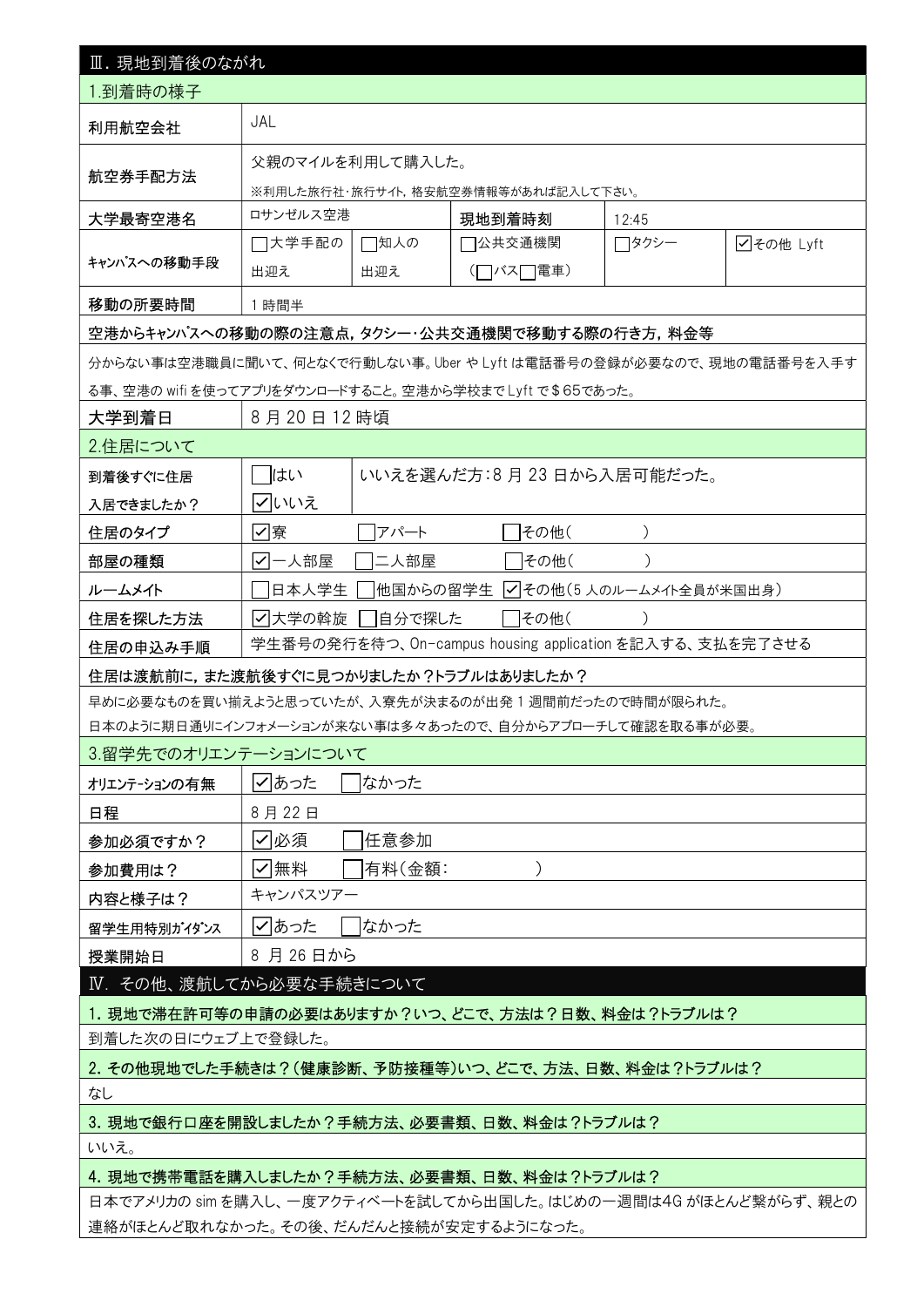| V. 履修科目と授業について                              |  |
|---------------------------------------------|--|
| .履修登録はいつどのような形で行いましたか?                      |  |
| ◯出発前に(2月20日頃)                               |  |
| オンラインで登録   √ 志願書類に記入して登録<br>できなかった<br> その他( |  |
| 到着後に(<br>月<br>日頃)                           |  |
| オンラインで登録    国際オフィス等の仲介 <br>できなかった<br>│ その他( |  |
| あった<br>√なかった<br>登録時に留学生として優先されることは          |  |
| 優先が「あった」方はどのように優先されましたか?                    |  |
|                                             |  |
|                                             |  |
| 優先が「なかった」方はどのように登録しましたか?                    |  |

授業は 100、200、300、400 のようにレベル分けされており、基礎的なレベルである 100 もしくは 200 台を選択する事を勧 められた。

出発前に授業を登録した方は,現地で変更・追加できましたか?また希望通りの授業が取れましたか?

現地での変更・追加は授業開始後3週目まで可能であった。受けたい授業の見学に行き、教授に直接話をする。その後、 自身で online ページにて申請することで完了する。

また、授業は全て希望通りのものをとることが出来た。

|       | VI. 一週間のスケジュール 授業時間、課外活動、勉強時間等、毎日の生活について記入してください。 |         |        |         |         |   |                |
|-------|---------------------------------------------------|---------|--------|---------|---------|---|----------------|
|       | 月                                                 | 火       | 水      | 木       | 金       | 土 | $\blacksquare$ |
| 7:00  |                                                   |         |        |         |         |   |                |
| 8:00  |                                                   |         |        |         |         |   |                |
| 9:00  |                                                   |         |        |         |         |   |                |
| 10:00 |                                                   |         |        |         |         |   |                |
| 11:00 |                                                   | COMM200 |        | COMM200 |         |   |                |
| 12:00 |                                                   |         |        |         |         |   |                |
| 13:00 | ANTH102                                           |         | ATH102 |         | COMM101 |   |                |
| 14:00 |                                                   |         |        |         |         |   |                |
| 15:00 |                                                   |         |        |         |         |   |                |
| 16:00 |                                                   | CHS100  |        | CHS100  |         |   |                |
| 17:00 |                                                   |         |        |         |         |   |                |
| 18:00 |                                                   |         |        |         |         |   |                |
| 19:00 |                                                   |         |        |         |         |   |                |
| 20:00 |                                                   |         |        |         |         |   |                |
| 21:00 |                                                   |         |        |         |         |   |                |
| 22:00 |                                                   |         |        |         |         |   |                |
| 23:00 |                                                   |         |        |         |         |   |                |
| 24:00 |                                                   |         |        |         |         |   |                |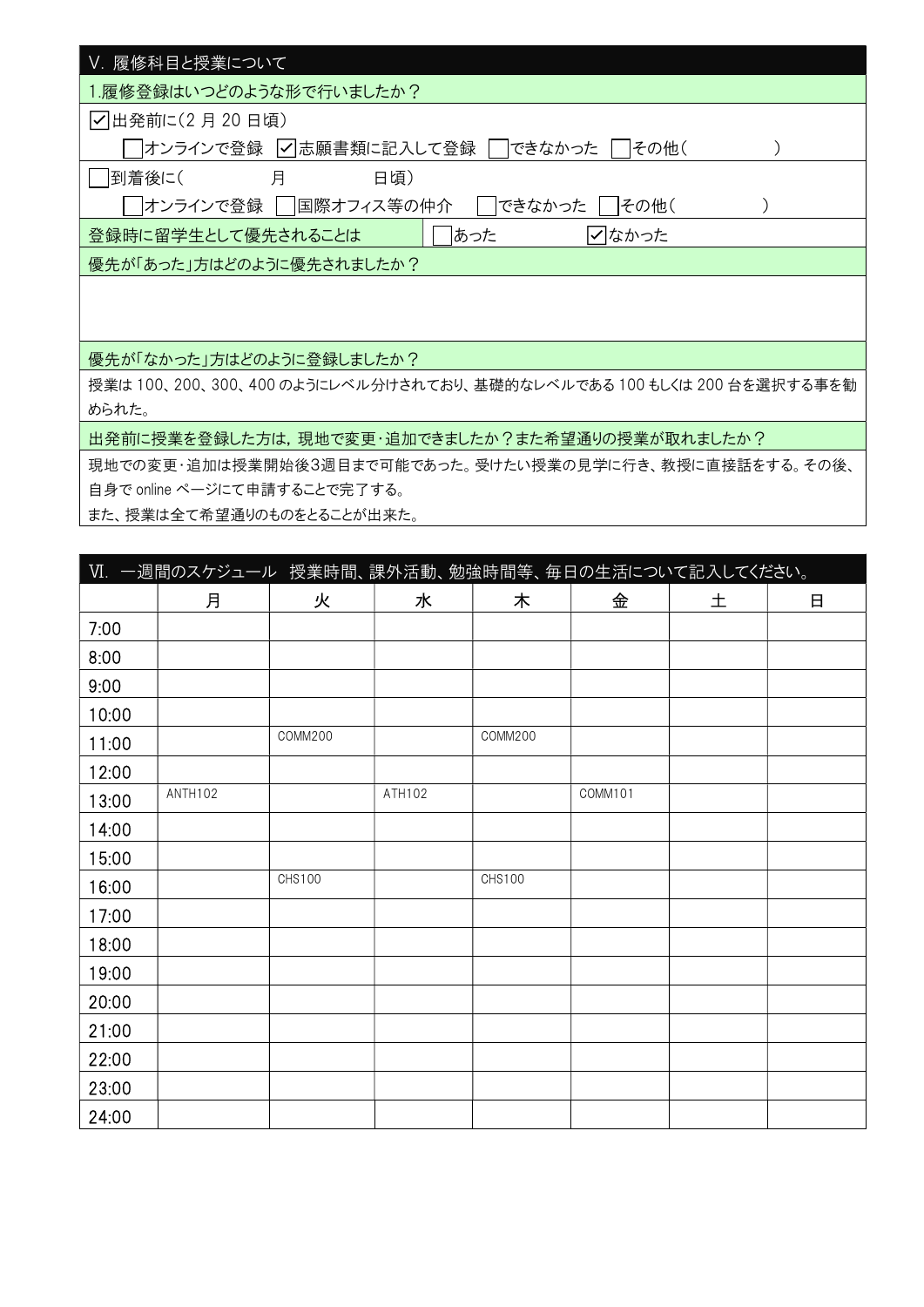#### Ⅶ. 現在までの感想

# 留学先大学、プログラムについて、授業、宿舎、生活全般についてなど、自由に書いてください。

アジア人が少ないと聞いていたが、私の他に日本人が4人、台湾人が3人、韓国人が 2 人の留学生と出会った。想像してい たよりも多い印象だ。また、留学生同士の交流を事務室が手厚くサポートしてくれるのですぐに友達は出来た。 授業については、留学生に対して特別な配慮を配るものは少ない。しかし、多くの教授はオフィスアワーを持っており、質問 する事に対しては寛容である。

留学先大学を目指す学生に向けてのアドバイスをお願いします。

学習面:英語を普段から聞き、耳を慣らす事。リーディングやライディングは到着後にも訓練できるが、ある程度のリスニング が出来なければ生活をする上で困難が生じるので、重要である。 また、語彙力の強化は日々行っておくと良い。

その他:主体的に行動し、何事にも挑戦することが大切である。留学先の国や学校について調べること。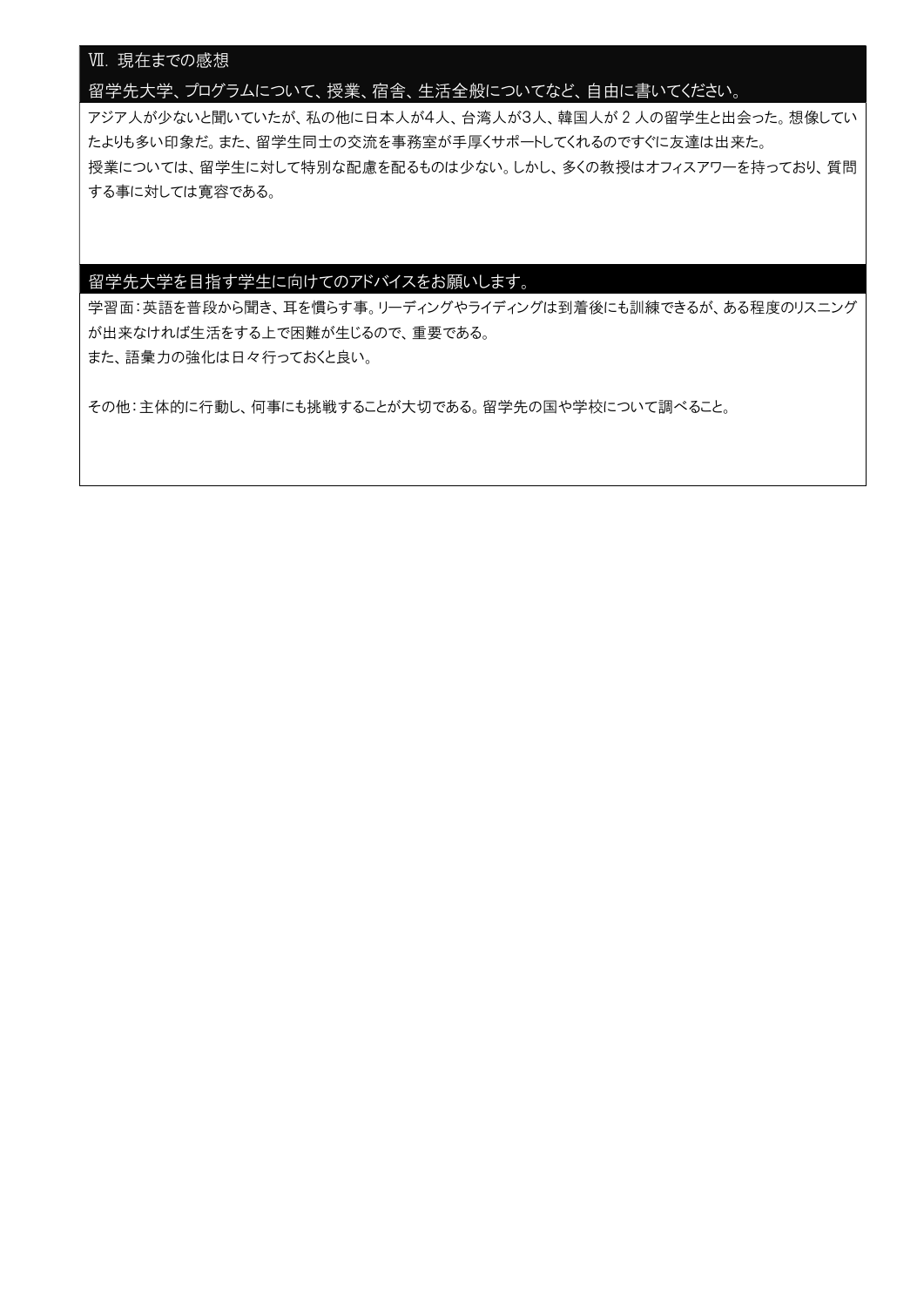# Report of the program activities (during the program) Date of reporting **Date of reporting** vear 2019 month November day 7 Host University California State University Channel Islands Department you belonging to at the host university  $\triangledown$  I belong to a specific department (Please fill out the following information) ※ Name of the department:Communication  $\Box$  I do not belong to any specific department and taking the classes of various majors. Other: Duration of the exchange program Year 2019 month August to year 2020 month June Department you belong to at Meiii University School of Global Japanese Studies Major(field of study) Global Japanese Studies / Graduate school of Major Year (before departure) | Undergraduate: year sophomore / Graduate Masters Doctorate year

# I. How did you find the information to prepare for your departure? Please report and give some advises for future exchange students going abroad on what they need to know and be informed.

It is important to research the school and the area where you are studying. It was good that I was able to enhance my listening by listening to music and dramas to interact with English everyday. On the other hand, it was not good that I leaved my weakness of reading. I should prepare for it as well as listening and building vocabulary.

## Ⅱ-1.Preparing before going exchange program (About VISA)

| Type:J1                                                          | Where to apply: US embassy |
|------------------------------------------------------------------|----------------------------|
| How long did it take to get a VISA: about 3 weeks   Cost:¥17600  |                            |
| (How long did it take from the application to the acquisition of |                            |
| your VISA?)                                                      |                            |

What kinds of documents were required to submit to apply for VISA? How did you prepare those documents?

Interview appointment letter from the National Visa Center, Unexpired passport, one color passport photographs, DS-160

## Please report on the details of applying process.

Create DS-160, pay visa application and SEVIS fees, book interview, and prepare for interview.

If you took any interview at the Embassy, please report on the details of the questions you were asked. It was confirmed what country to go to, what the purpose is, how long are you going to study abroad, and whether you are willing to return to your home country after you finished the program.

#### Were there any difficulties or notices to take the VISA?

I made a typo when I applied for my visa, so it took me a while to contact the embassy and correct it.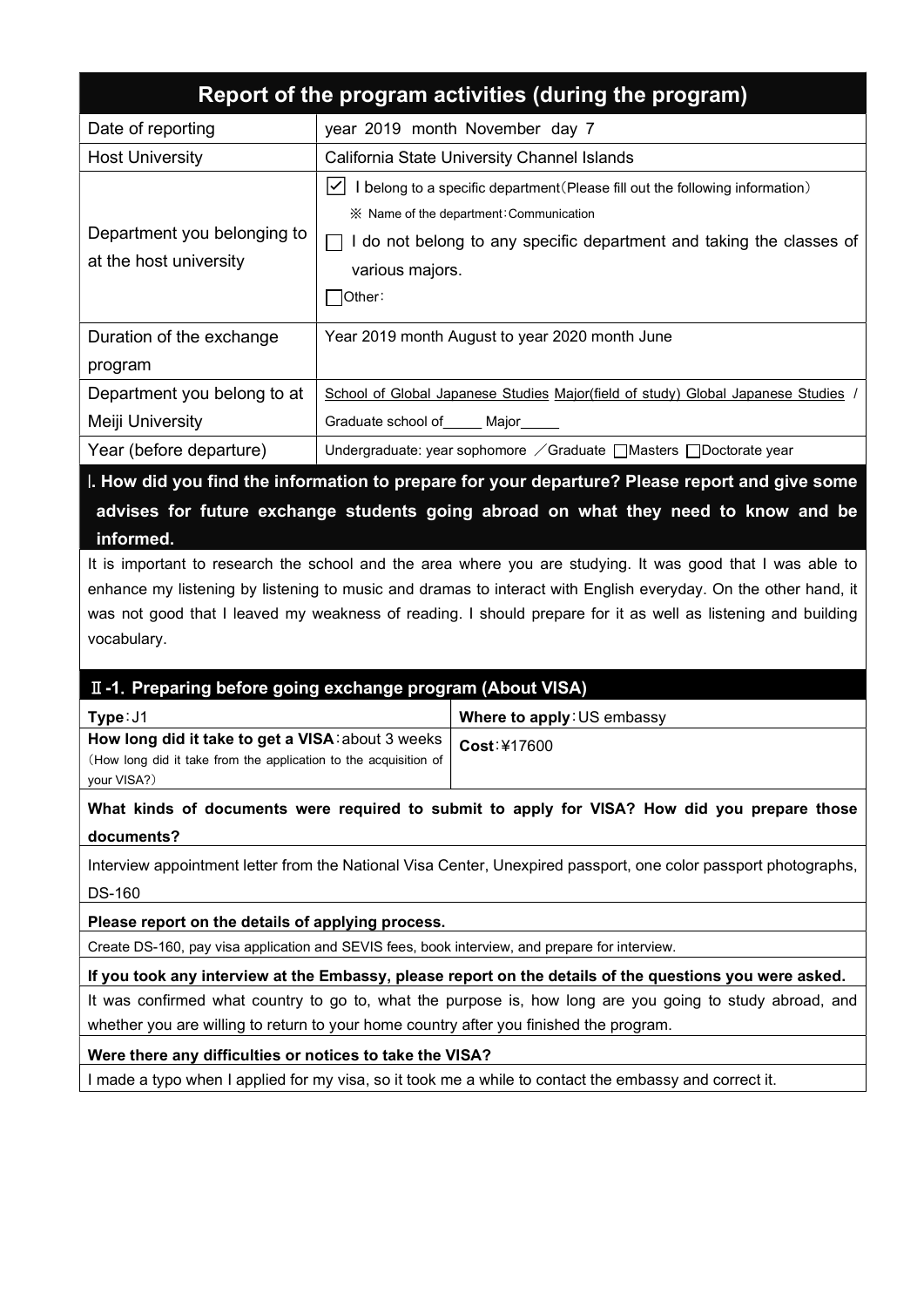## Ⅱ-2.Preparation before departing for exchange program (Other topics)

Please report on any other necessary preparation before your departure. (E.g. Preparation of money, purchasing a cellphone, shipments of your commodities, and etc.)

America is cashless society, so you do not need much cash. However, it is need when dividing with a friend. In my case, I have brought \$500 from Japan.

## Ⅲ.After Arrival

| 1. Arrival Information                                                                                                         |                                                                                               |                |                                     |       |                        |  |
|--------------------------------------------------------------------------------------------------------------------------------|-----------------------------------------------------------------------------------------------|----------------|-------------------------------------|-------|------------------------|--|
| <b>Airline</b>                                                                                                                 | JAL                                                                                           |                |                                     |       |                        |  |
| How<br>purchase<br>to<br>air                                                                                                   |                                                                                               |                |                                     |       |                        |  |
| ticket                                                                                                                         |                                                                                               |                | ※利用した旅行社・旅行サイト,格安航空券情報等があれば記入して下さい。 |       |                        |  |
| <b>Arrival airport</b>                                                                                                         | <b>LAX</b>                                                                                    |                | <b>Arrival time</b>                 | 12:45 |                        |  |
| $\Box$ Pick-up of<br>$\Box$ Pick-up of<br>$\Box$ Public transportation<br>$\Box$ taxi                                          |                                                                                               |                |                                     |       | $\sqrt{\ }$ other Lyft |  |
| How to get to the campus                                                                                                       | host university                                                                               | your friend    | (□Bus □Train)                       |       |                        |  |
| How long did it take from                                                                                                      | 1.5 hour                                                                                      |                |                                     |       |                        |  |
| airport<br>the<br>the<br>to                                                                                                    |                                                                                               |                |                                     |       |                        |  |
| campus?                                                                                                                        |                                                                                               |                |                                     |       |                        |  |
| Are there any important points to get to the campus? Please inform on the cost of taxi or any                                  |                                                                                               |                |                                     |       |                        |  |
| transportations.                                                                                                               |                                                                                               |                |                                     |       |                        |  |
|                                                                                                                                |                                                                                               |                |                                     |       |                        |  |
| Uber and Lyft require phone number registration, so get a local number and use the airport Wi-Fi to download the app.          |                                                                                               |                |                                     |       |                        |  |
| It was about \$65 from LAX to campus.                                                                                          |                                                                                               |                |                                     |       |                        |  |
| <b>Arrival date</b>                                                                                                            | month August date 19 time 12                                                                  |                |                                     |       |                        |  |
| 2. Housing                                                                                                                     |                                                                                               |                |                                     |       |                        |  |
| Did you check-in                                                                                                               | If your answer is "No": The date you checked-in was<br>$\Box$ Yes                             |                |                                     |       |                        |  |
| $  \mathcal{S}  $ No<br>after<br>soon                                                                                          |                                                                                               | month 8 day 23 |                                     |       |                        |  |
| arriving?                                                                                                                      |                                                                                               |                |                                     |       |                        |  |
| <b>Type of housing</b>                                                                                                         | √Dormitory<br>]Other(<br>$\Box$ Apartment                                                     |                |                                     |       |                        |  |
| $\sqrt{}$ Alone<br>]Other(<br>]two persons<br>the<br><b>Type</b><br>οf                                                         |                                                                                               |                |                                     |       |                        |  |
| room                                                                                                                           |                                                                                               |                |                                     |       |                        |  |
| Japanese Student   International Student<br>$\sqrt{\phantom{a}}$ Other (All 5 members were American<br><b>Room mates</b>       |                                                                                               |                |                                     |       |                        |  |
| Students)                                                                                                                      |                                                                                               |                |                                     |       |                        |  |
| How to find the<br>$\sqrt{}$ Recommendation from host university<br>$\Box$ by yourself<br>]Other(                              |                                                                                               |                |                                     |       |                        |  |
| accommodation                                                                                                                  |                                                                                               |                |                                     |       |                        |  |
| <b>Details</b><br>оf<br>the                                                                                                    | Wait for student number to be issued, fill in the on-campus housing application, and complete |                |                                     |       |                        |  |
| application                                                                                                                    | the payment.                                                                                  |                |                                     |       |                        |  |
| Have you decided your accommodation before departure or after arriving easily? Were there any troubles                         |                                                                                               |                |                                     |       |                        |  |
| to find it?                                                                                                                    |                                                                                               |                |                                     |       |                        |  |
| I was thinking to get what I needed early, but the time was limited because it was one week before departure that the place of |                                                                                               |                |                                     |       |                        |  |
| residence was decided. Also, there were many times when information did not come on time, so it is important to contact them.  |                                                                                               |                |                                     |       |                        |  |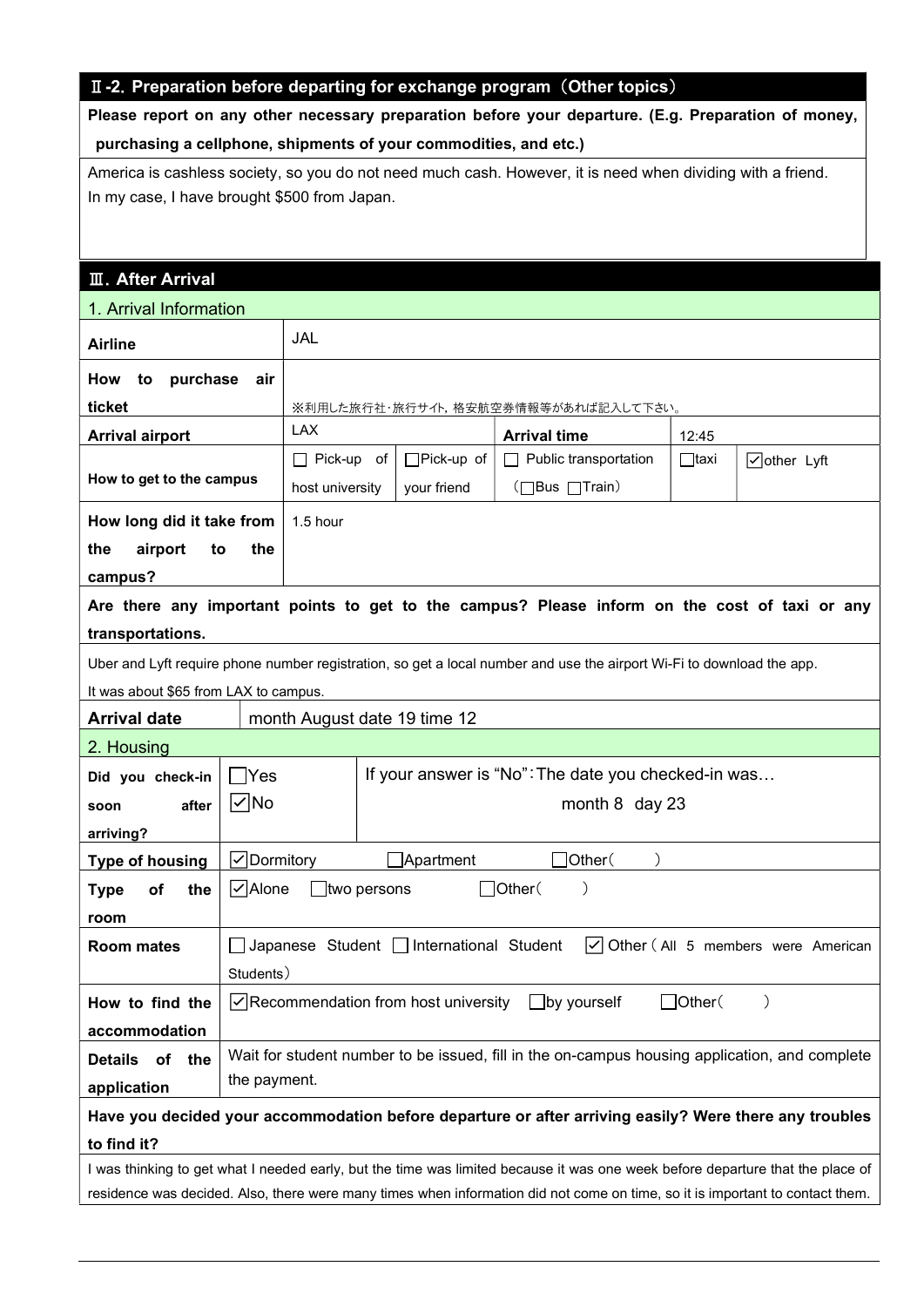| 3. Orientation                                                                                                       |                                                                                                                    |  |  |  |  |  |
|----------------------------------------------------------------------------------------------------------------------|--------------------------------------------------------------------------------------------------------------------|--|--|--|--|--|
| Was there any orientation?                                                                                           | 7No<br>VYes√                                                                                                       |  |  |  |  |  |
| <b>Date</b>                                                                                                          | Audust 22                                                                                                          |  |  |  |  |  |
| Was it mandatory to attend?                                                                                          | VYes√<br>∃No                                                                                                       |  |  |  |  |  |
| Did it cost any?                                                                                                     | Yes(Cost:<br>$ \mathcal{S} $ No. It's free of charge.                                                              |  |  |  |  |  |
| <b>Contents (details)</b>                                                                                            | Campus tour                                                                                                        |  |  |  |  |  |
| Was there any special guidance                                                                                       | $\sqrt{ }$ Yes<br>$\Box$ No                                                                                        |  |  |  |  |  |
| arranged for exchange students?                                                                                      |                                                                                                                    |  |  |  |  |  |
| Date of beginning of the class                                                                                       | Month August day 26                                                                                                |  |  |  |  |  |
| IV. Other process to be completed after arriving                                                                     |                                                                                                                    |  |  |  |  |  |
|                                                                                                                      | 1. Was it necessary to get any permission of staying after arriving? If yes, where, report on when, and how        |  |  |  |  |  |
|                                                                                                                      | to apply for a permission? How long and how much did it take? Was there any trouble?                               |  |  |  |  |  |
| Yes, it was. I registered on the web the next day I arrived.                                                         |                                                                                                                    |  |  |  |  |  |
|                                                                                                                      | 2. Were there any other procedures you completed after arriving? (E.g. medical checkup, inoculation and            |  |  |  |  |  |
|                                                                                                                      | etc.) If yes, report on where, when, and how did you complete them? How long and how much did it take?             |  |  |  |  |  |
| Was there any trouble?                                                                                               |                                                                                                                    |  |  |  |  |  |
| <b>No</b>                                                                                                            |                                                                                                                    |  |  |  |  |  |
|                                                                                                                      | 3. Did you open any bank account abroad? How did you open it and what kinds of documents were                      |  |  |  |  |  |
|                                                                                                                      | required to apply? How long and how much did it take? Was there any trouble?                                       |  |  |  |  |  |
| No                                                                                                                   |                                                                                                                    |  |  |  |  |  |
| 4. Did you purchase any cellphone? How did you open it and what kinds of documents were required to                  |                                                                                                                    |  |  |  |  |  |
| purchase it? How long and how much did it take? Was there any trouble?                                               |                                                                                                                    |  |  |  |  |  |
| Yes, I did. I bought an American sim card in Japan and tried activation once before I left the country. In the first |                                                                                                                    |  |  |  |  |  |
| week, 4G were hardly connected and I could hardly get in touch with my parents. After that, the connection           |                                                                                                                    |  |  |  |  |  |
| gradually stabilized.                                                                                                |                                                                                                                    |  |  |  |  |  |
| V. Course registration and classes                                                                                   |                                                                                                                    |  |  |  |  |  |
| When and how did you register your courses?                                                                          |                                                                                                                    |  |  |  |  |  |
| $\vert \checkmark\vert$ Before departure (approximate date: month Feburary day 20)                                   |                                                                                                                    |  |  |  |  |  |
| $\vert \checkmark$ Online $\vert$ Filling out an application form $\vert \underline{\hspace{0.1cm}}\vert$            | Not allowed to register [<br> other(                                                                               |  |  |  |  |  |
| After arriving (approximate date: around month                                                                       | day                                                                                                                |  |  |  |  |  |
|                                                                                                                      | ]Online □With support by International office at the host university                                               |  |  |  |  |  |
| Not allowed to register $\Box$ other (                                                                               |                                                                                                                    |  |  |  |  |  |
| Was there any priority as an exchange student?                                                                       | $\sqrt{}$ No<br>Yes                                                                                                |  |  |  |  |  |
| If your answer is Yes, please report on the details.                                                                 |                                                                                                                    |  |  |  |  |  |
|                                                                                                                      |                                                                                                                    |  |  |  |  |  |
| If your answer is No, how did you register your classes?                                                             |                                                                                                                    |  |  |  |  |  |
|                                                                                                                      | The classes were leveled into 100, 200, 300, and 400. I was encouraged to choose a basic level of 100 or 200.      |  |  |  |  |  |
| If you had registered the courses before departure, could you change or add any classes after arriving? Could        |                                                                                                                    |  |  |  |  |  |
| you register all the classes which you wished to attend?                                                             |                                                                                                                    |  |  |  |  |  |
|                                                                                                                      | Changes and additions were possible until the third week after the start of the class. Go to the class you want to |  |  |  |  |  |
|                                                                                                                      | take and talk to the professor, them you could apply from the online page by yourself.                             |  |  |  |  |  |
| I was able to take all the classes that I applied.                                                                   |                                                                                                                    |  |  |  |  |  |